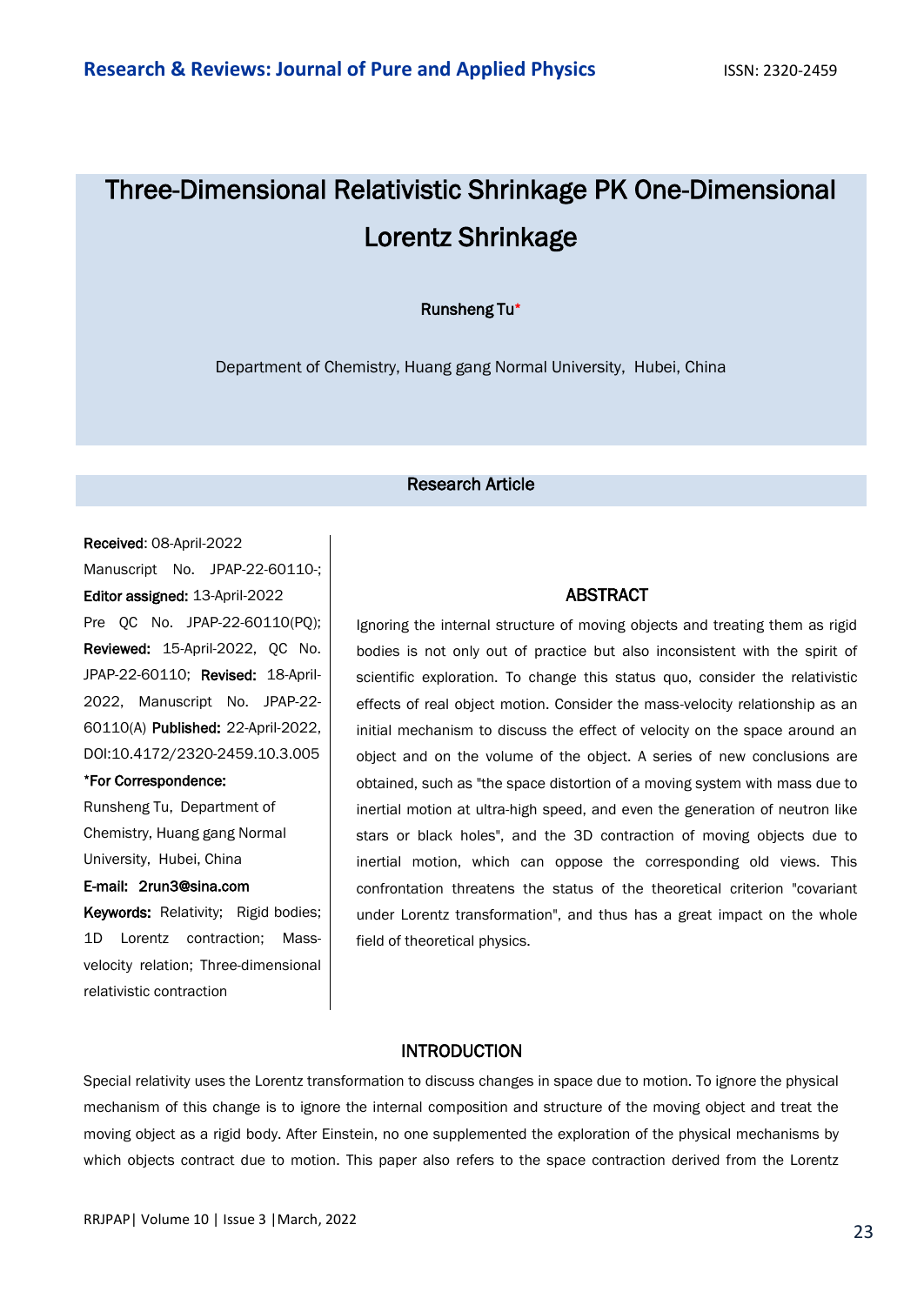transformation as the Lorentz contraction (it's a one-dimensional contraction of space). Since the Lorentz contraction is a contraction of mathematical reasons and does not require a physical mechanism for the contraction (a contraction that takes into account a specific contraction mechanism is not a Lorentz contraction), therefore, people who do not want to deny the Lorentz contraction never discuss "not to What are the consequences of treating a moving body as an approximate rigid body".

The value of theories is that they function in practice, and in practice objects in motion have internal structures. It can be seen that under the premise that the internal composition and structure of moving objects cannot be ignored, the practice of special relativity intentionally deviates from reality (ignoring the internal composition and structure of objects that should not be ignored), which violates the principle of reality and is also inconsistent with the spirit of scientific exploration.

## MATERIALS AND METHODS

There are various factors that can cause the volume contraction of moving objects to deviate from the Lorentz contraction. Unfortunately, people also seem to forget to discuss the role of various contraction factors. The consequences of the clock's high-speed movement (even faster than the speed of light) have been discussed by many [1]. However, in the case of ultra-high speed inertial motion, how the volume of the object and the space around the object change is hardly discussed. Around the world, many people have exposed the difficulties of relativity  $[2-15]$ . However, before this article, the critics mainly exposed the logical contradictions in the special theory of relativity (as if caught in this quagmire and unable to extricate themselves). We have also demonstrated that space shrinking due to motion is not relative [16-18] and the necessity of establishing theory of relative-absoluteness [18,19]. Now, I seem to have jumped out of this quagmire and discovered a new pattern by filling in the gaps. Looking back at the shortcomings of special relativity, the effect is particularly good. Reference [17] mentions one factor that affects the stereoscopic contraction of moving objects, and only involves linear contraction and does not discuss the nonlinear changes in space-time (and the case of ultra-high speed is not discussed). Here we want to expand to multiple influencing factors and discuss non-linear changes in space-time. In this paper, the mechanism and results of the three-dimensional contraction and four-dimensional spatiotemporal changes of the mass system due to highspeed motion will be introduced in detail. For criticizing the theory of relativity and quantum mechanics, many scholars have suffered from aesthetic fatigue, so they ignored the remarks criticizing the pillar theories [20]. Hopefully the reviewers will be shocked and relieved of fatigue when they see this article.

# The physical mechanism by which the volume of a non-rigid body shrinks in all directions due to motion

The relativistic mass-velocity relationship is

$$
m = \gamma m_0 \tag{1}
$$

Here,  $\gamma = 1/\sqrt{1 - (\nu/c)^2}$  there are various derivation methods for Equation (1), which are not exclusively derived from the theory of relativity [18-21]. Special relativity ignores the internal composition and structure of moving objects and treats them as rigid bodies that cannot deform, and admit that objects traveling very close to the speed of light will shrink into very thin panels. The reason for this change is also believed to be the "contraction of space due to motion" causing the objects embedded in it to contract. However, from Equation (1) and general relativity, it is easy to see that when an object moves very close to the speed of light (we will calculate this speed limit in Section 2.3, and the speed greater than this value but less than the speed of light is called super high speed), it can become a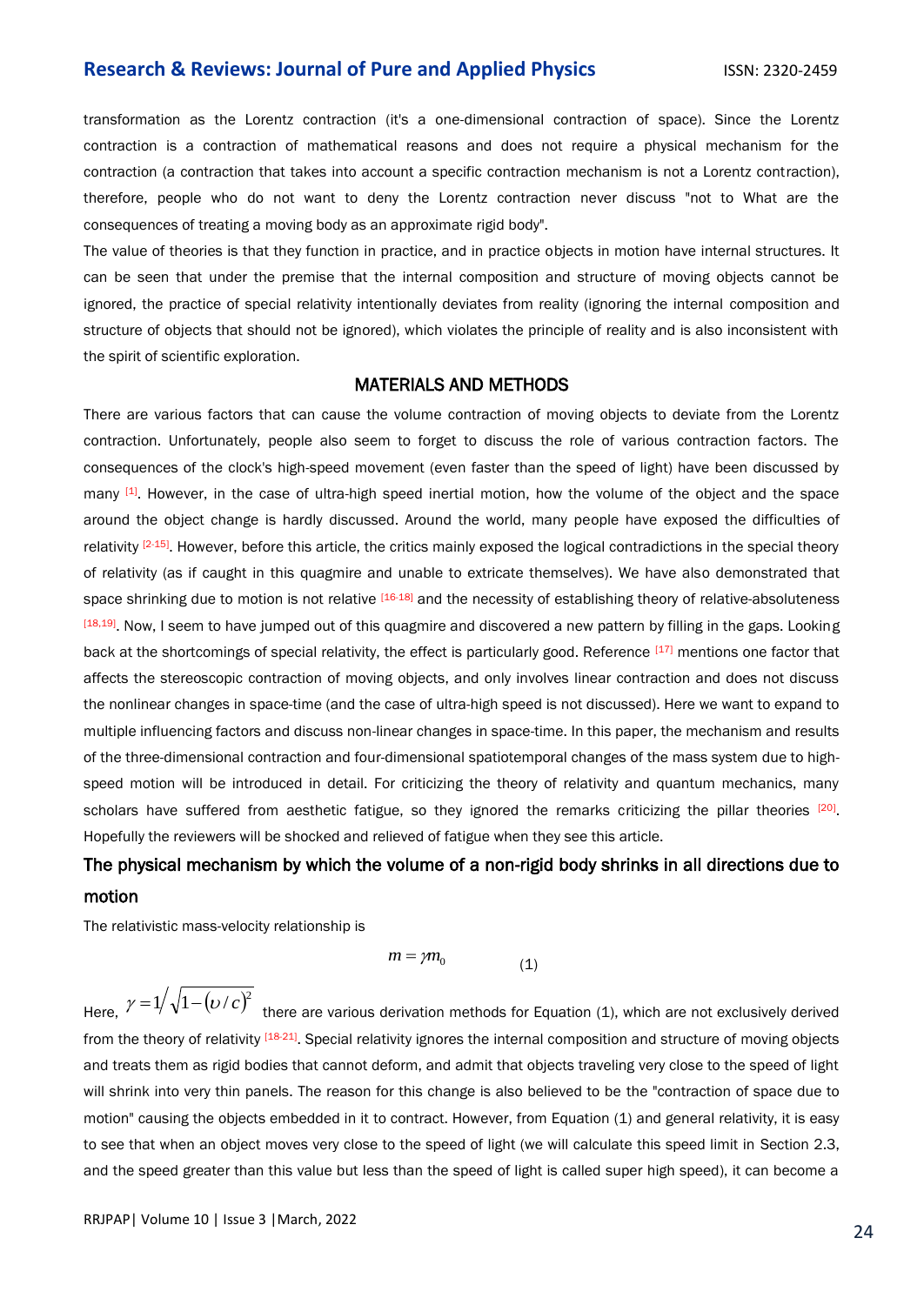spherical black hole, and the space around the object is also will bend badly. This means that the space around the mass carrier is bent by the movement of the mass carrier. When the space is curved, the volume of the moving object shrinks, not only in the direction of motion, but also in other directions, and the multiple of shrinkage is not

always  $\sqrt{1-\left(\frac{U}{c}\right)^2}$  times (the volume of a moving object shrinks, but the space just bends instead of shrinking). This conclusion, which takes into account the general theory of relativity, is in serious conflict with the special theory of relativity that "space contracts in a single stretching direction due to motion". There is no reason to suggest that for the contraction of a moving physical ruler (or the change in space caused by a moving object), general relativity effects and special relativity effects work separately, and then can be superimposed linearly (on the contrary, to think so without a reason is to subjectively separate general and special relativity). Previously, the way to avoid this contradiction was to ignore the internal composition and structure of moving objects, or to ignore general relativity effects of particles inside moving objects (i.e. ignoring gravitational interactions inside moving objects). However, for the discussion of changes in moving objects, there is an overlap between the scope of application of general relativity and that of special relativity. In addition, the set condition is that the mass carrier has high-speed motion within the framework of special relativity. In this overlapping area of application, the relativistic effect of 3D velocity still exists even if the concept of 4D velocities is used.

As mentioned above, for the volume of the object describing the motion to shrink due to the motion, the conclusion of the special theory of relativity contradicts the effect of the general theory of relativity obtained using Equation (1). This contradiction cannot be completely resolved by dividing the speed range and taking an approximation.

The Lorentz transformation is widely used by special relativity. Its popular form is as follows:

$$
dy = dy', dz = dz'
$$
 (2)

According to it, the expression for the contraction of the ruler moving in the X-axis direction due to the movement is as follows:

$$
dx' = dx\sqrt{1 - (v/c)^{2}}
$$
  
\n
$$
dy' = dy
$$
  
\n
$$
dz' = dz
$$
\n(3)

The moving ruler does not contract in the Y-axis and Z-axis directions perpendicular to the velocity. For convenience, we call the contraction expressed by Equation (3) "derived from the Lorentz transformation" as the Lorentz contraction (or one-dimensional relativistic contraction or Lorentz length-contraction). If a box is moving, Lorentz contraction means that one side of the box is shortened. Let dxdydz=dV<sub>0</sub>, dx′dy′dz′=dV, the Lorentz volume-

shrinkage formula obtained from Equation (3) is:  $dV = dV_0 \sqrt{1 - \left(\nu/c\right)^2} = \gamma^{-1} dV_0$  Under certain circumstances, the definite integral of this formula can be obtained (the integral range is from the origin to the finite value), turn out:

$$
V = V_0 \sqrt{1 - (\nu/c)^2} = \gamma^{-1} V_0 \tag{4}
$$

Equation (3) or Equation (4) is obviously a 1D contraction-formula of space. They are completely a mathematical result, and the expressed contraction has no specific physical mechanism (movement is only the theoretical cause of contraction rather than a specific physical mechanism). Einstein seems to have no subjective desire to discuss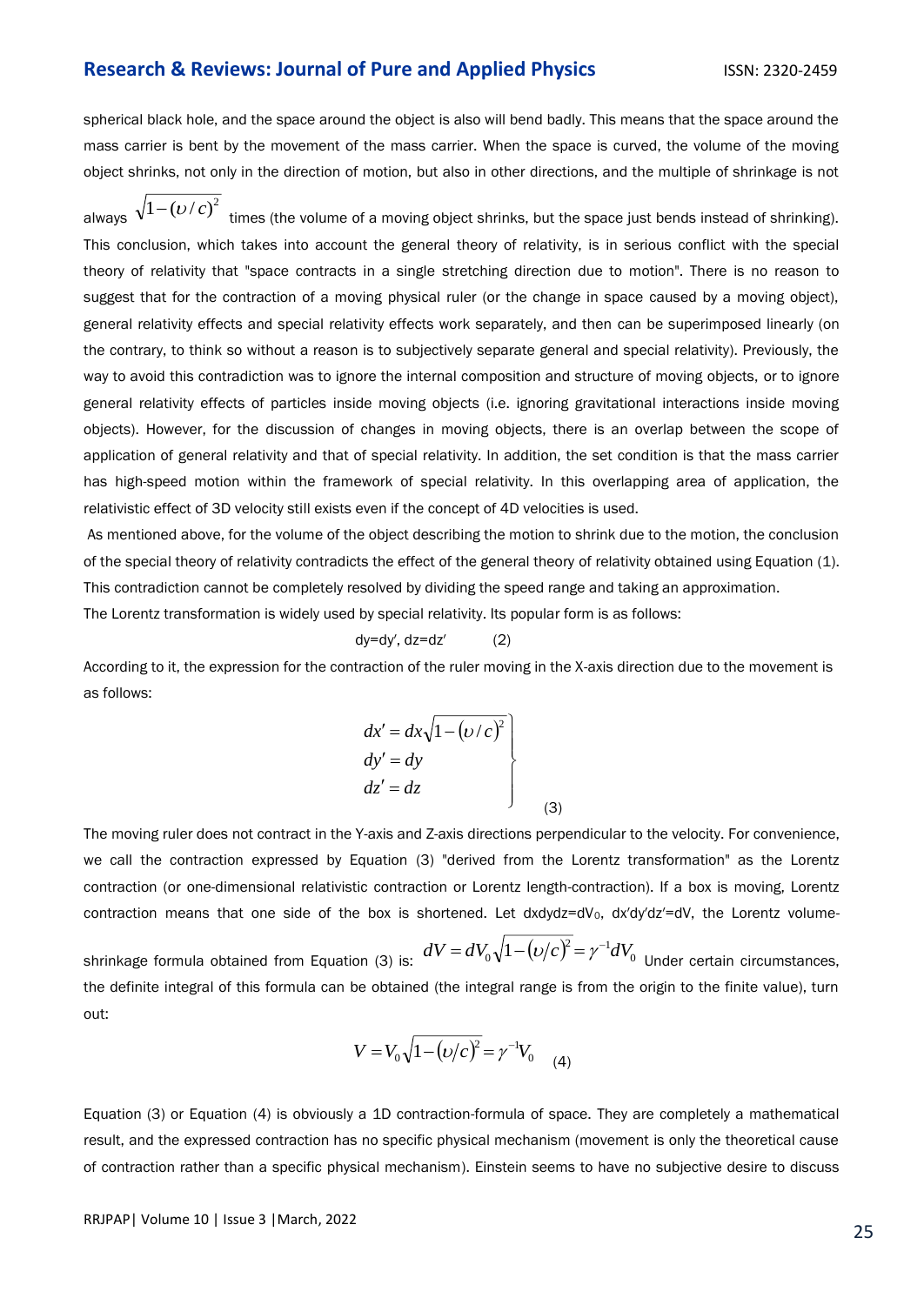this physical mechanism (the characteristics of the theory also determine that he cannot discuss it). On the premise of not exploring the physical mechanism of space contraction, the special theory of relativity simply treats moving objects as non-deformable rigid bodies without internal composition. Only in this way can the contraction of the moving object in the direction of movement be attributed to the contraction of space due to the movement (that is, the difference between the three-dimensional contraction of object volume and the one-dimensional contraction of space is erased). However, the relativistic effect of particles inside an object has a clear physical mechanism. Can it be ignored? After reading the discussion about the influencing factors of the volume of moving objects below, we can judge correctly.

#### Conservation of orbital angular momentum

The arguments here leave traces of the old quantum theory. The Bohr model of the hydrogen atom in the old quantum theory is partially compatible with modern quantum mechanics. In addition, using Bohr's planetary model makes it easier to understand the physical mechanism of how objects contract due to motion. The key is that the old quantum theory is a better excess theory. As a transition, Bohr model can be used.

When the ground state hydrogen atom moves, the mass m of 1s electron increases according to the law of Equation (1). The orbital angular momentum of Bohr hydrogen atom is expressed as

$$
\vec{L} = m \times \vec{u} \times \vec{r}
$$
 (5)

For the ground state hydrogen atom, according to the planetary model, we have

$$
\frac{Ze^2}{4\pi\varepsilon_0 r^2} = \frac{u^2}{r} m
$$

Here, Z is the effective nuclear charge, and u is the electron orbital velocity. Substituting the scalar form of Equation (5) with mur=ћ into Equation (6), we can obtain

$$
u = Z\alpha c \tag{7}
$$

Here,  $\alpha$  is the fine structure constant, and its value is about  $1/137$ . Equation (7) and its derivation process show that when the mass of the electron is changed by the overall motion of the hydrogen atom, the speed of the planetary motion of the electron remains unchanged. As long as the orbital angular momentum of the 1s electron is conserved, when the electron mass m increases, the orbit radius r becomes smaller. Comparing three Equations (1) and (7) and mur=ћ, we have Equation (8).

$$
r = \frac{\hbar}{mu} = \frac{\hbar \sqrt{1 - (v/c)^2}}{m_0 \nu}
$$
 (8)

Here, u-the velocity of the hydrogen atom, L-the orbital angular momentum of the hydrogen atom and mo-the mass of the electrons in the static hydrogen atom, m-the electron mass with an overall motion on the basis of the electron dynamic mass in the hydrogen atom. Different states of electron mass can be distinguished by adding subscripts:  $m_e$  is the mass of the stationary electron,  $m_0$  is the mass of the electron in the stationary hydrogen atom, and m is the mass of the electron in the moving hydrogen atom. If you seek more accuracy, you can use the reduced mass of electrons.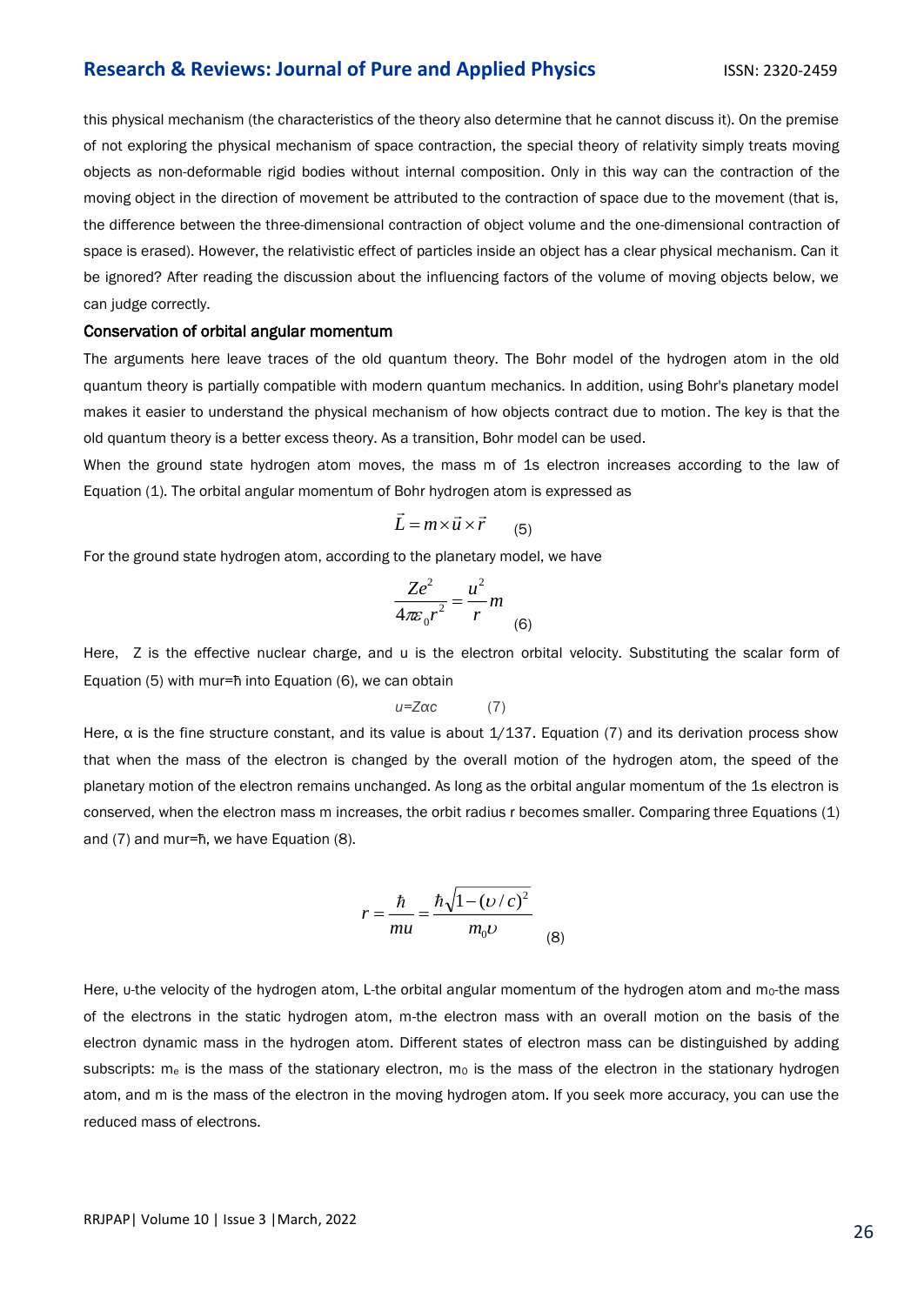Using the solution of the Schrödinger equation, the more reliable conclusion that "the radius of the moving hydrogen atom decreases" can be obtained. In quantum mechanics, the size of an atom is a constant of its radius. As the atomic radius shrinks, the atomic volume shrinks in three dimensions.

# The mass-velocity relationship and the solution of the Schrodinger equation together determine that the radius of the hydrogen atom decreases as the electron mass increases

Solving the Schrodinger equation of hydrogen atom can get the Bohr radius expression of hydrogen atom.

$$
r_{Bohr} = \frac{\varepsilon_0 h^2}{\pi m e^2}
$$
 (9)

Comparing Eqs (1) and (9), we can obtain

$$
r_{Bohr} = \frac{\varepsilon_0 h^2}{\pi \gamma m_0 e^2} = \frac{\hbar \alpha}{\gamma m_0 c}
$$
 (10)

It can be seen from Equation (10) that when the hydrogen atom moves, the electron mass increases, the Bohr radius decreases, and the hydrogen atom shrinks in all directions. For the covalent molecule H<sub>2</sub>, the bond length of the chemical bond is also proportional to the Bohr radius or the size of the hydrogen atom. In this way, a hydrogen ruler composed of hydrogen molecules will also shrink in all directions due to motion. The expression for the relativistic contraction of the volumes of hydrogen atoms and molecules is as follows:

$$
r_x = (r_x)_0 \sqrt{1 - (\nu/c)^2}
$$
  
\n
$$
r_y = (r_y)_0 \sqrt{1 - (\nu/c)^2}
$$
  
\n
$$
r_z = (r_z)_0 \sqrt{1 - (\nu/c)^2}
$$
  
\n(11)

Here,  $r_i$  is the radii in the three mutually perpendicular directions of the moving hydrogen atom, and  $(r_i)$  O is the radii in the three mutually perpendicular directions of the stationary hydrogen atom. The volume of hydrogen atom V=  $(4/3)$  πr<sup>3</sup>. Therefore, we have

$$
V = V_0 \left[ 1 - \left( \frac{v}{c} \right)^2 \right]^{\frac{3}{2}} = V_0 \left( \gamma \right)^{-3} \tag{12}
$$

Here,  $\gamma = 1/\sqrt{1 - (\nu/c)^2}$   $V_0$  is the volume of stationary hydrogen atoms or hydrogen molecules, and V is the volume of moving hydrogen atoms or hydrogen molecules. Note: The exponent on γ in the Lorentz contraction formula of volume is -1 (see Equation (4) for details). Equation (12) shows that the shrinkage of the volume of an object due to motion is not limited by the direction of motion. In the process of deriving Equation (12), the massvelocity relation of special relativity and quantum mechanics effect are used but the gravitational effect is ignored. Under the condition that the speed is not particularly high, the general relativity effect is too weak to be ignored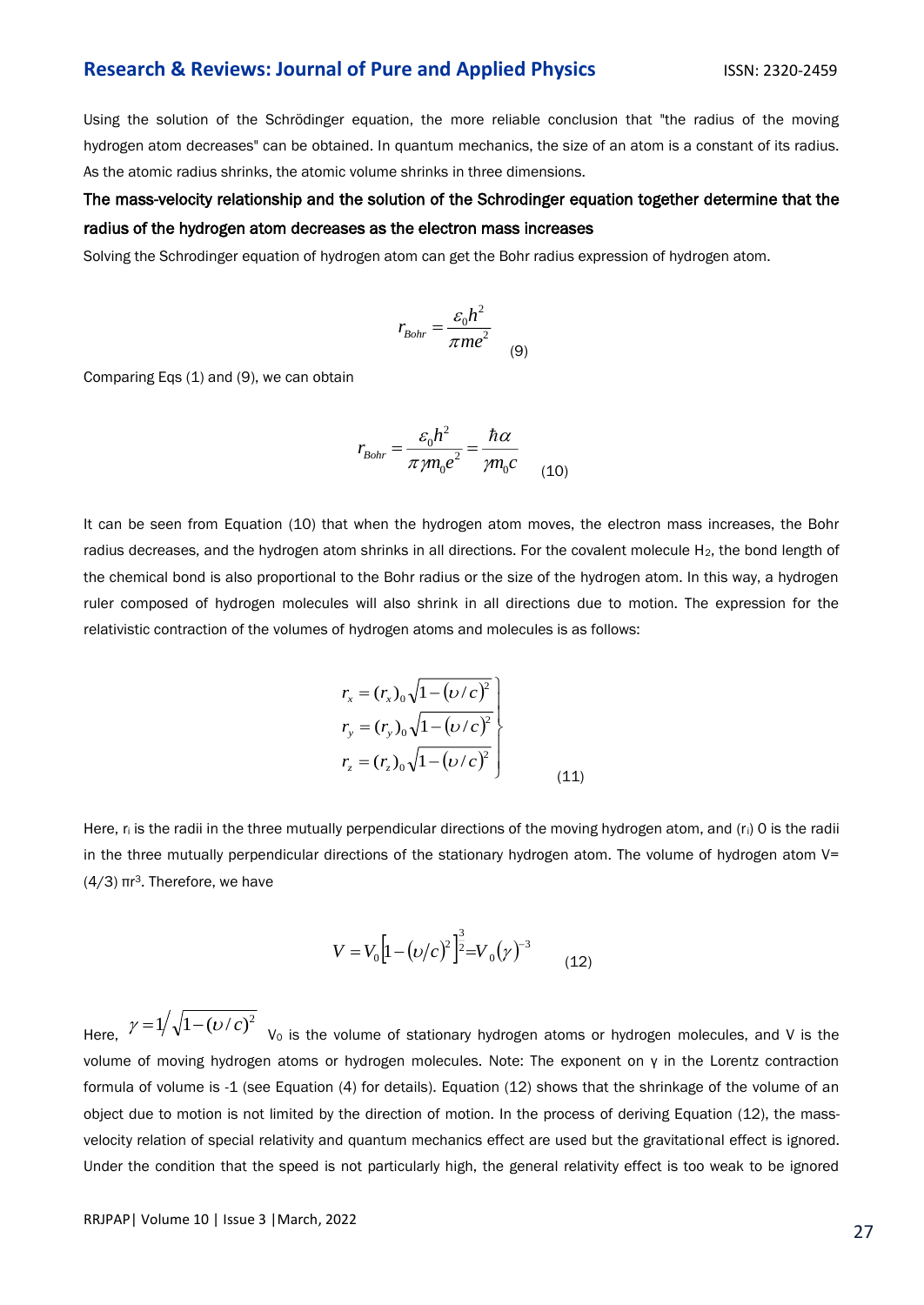compared with the quantum mechanical effect. The Schrodinger equation utilized is a linear equation. Therefore, the shrinkage discussed in Sections 2.1 and 2.2 is still a linear shrinkage of volume. Equations (11) and (12) express the three-dimensional shrinkage of the atomic volume. They are quantitative relationships between volume and velocity that are applicable within a certain range. Previously there was only a one-dimensional Lorentz contraction expression, generally called the length-velocity relationship. Previously only knowledge of Lorentz onedimensional contractions (commonly called the length-velocity relationship) was known.

For the covalent molecule  $H_2$ , the bond length of the chemical bond is also proportional to the Bohr radius or the size of the hydrogen atom. In this way, the hydrogen ruler composed of one hydrogen molecule will also shrink according to the law of Equation (12) due to the movement (the speed of the Hydrogen ruler limited to close to the speed of light and not very close to the speed of light).

#### General relativity effects due to inertial motion

It has been experimentally confirmed that the inertial mass of moving particles increases due to motion. Considering that the inertial mass is equal to the gravitational mass, we can be sure that the gravitational force of the moving particle will also increase due to the motion (space around particles can be distorted by motion). As the speed of the object increases, the mass of the particles inside it increases. The first effect that should not be ignored is that the gravitational force between particles in the object increases and the distance decreases (if the speed is lower than this, the inter-particle attraction in the atom can be ignored). When the velocity increases again, the distortion of space-time caused by mass becomes more obvious, and even the atom and the object can collapse.

We discuss the quantitative bounds of these two effects using the example of a moving hydrogen atom. The velocity of the hydrogen atom required for the gravitational force between the nucleus and the electrons outside the nucleus to reach 1/100 the electromagnetic force can be calculated. The electrons in it have two levels of motion (except spin motion): Orbital motion of electrons (speed recorded as u); electrons move with the motion of hydrogen

atoms (speed recorded as υ). Since u=Ζαc, the difference between  $m_e/\sqrt{1-{(u/c)}^2}\,$  and me is only 0.3/10000, and the relativistic effect of electron motion at this level can be ignored. According to this condition, we have

$$
\frac{e^2}{4\pi\varepsilon_0 r^2} = \frac{10GM_p m}{r^2} \frac{e^2}{4\pi\varepsilon_0} \approx \frac{100Gm_p m_e}{1 - \left(v/c\right)^2}
$$
(13)

Here, G is the gravitational constant; m<sub>p</sub> is the stationary mass of the proton,  $\frac{M}{p}$  =  $\gamma m_{p}^{~}$  is the mass of the proton in the moving hydrogen atom, m is the mass of the electron in the moving hydrogen atom, me is the mass of the stationary electron, and υ is the movement speed of the hydrogen atom. Substitute the corresponding constant into Equation (13), we can obtain

$$
V_C' = \sqrt{1 - 0.66 \times 10^{-30}}
$$
 (14)

This value is 0.999... 9 (there are 30 consecutive 9). Speeds that reach or exceed this value can be called hyper speed. When the speed of the hydrogen atom reaches this value, the gravitational force between the nucleus and the electron can obviously affect the size of the hydrogen atom, which should not be ignored (the change of the space-time curvature outside the nucleus should not be ignored). "The size of the hydrogen atom shrinks due to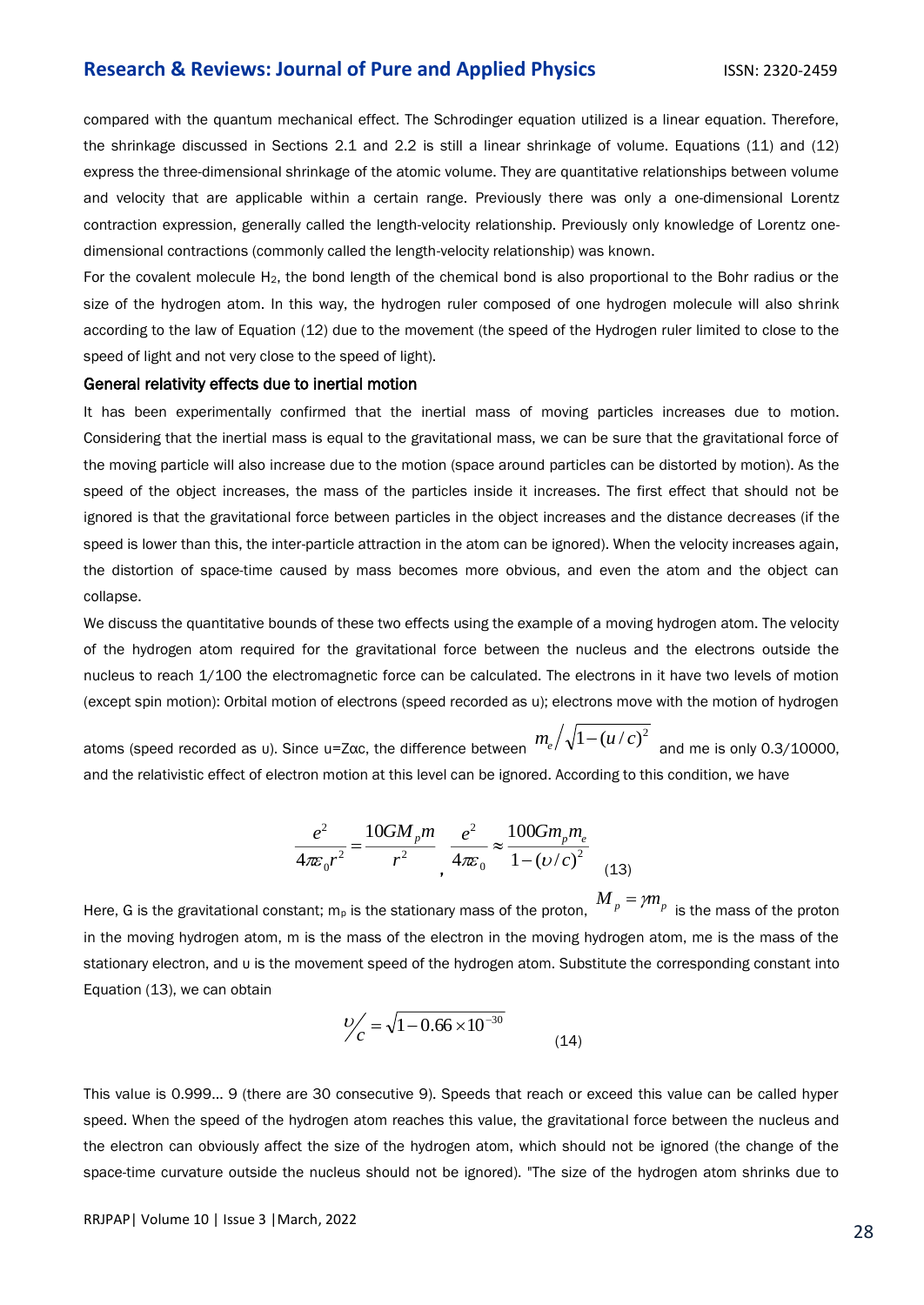motion" caused by this relativistic effect will obviously deviate from Equation (12). The velocity expressed by Equation (14) is the lower limit of the velocity of the gravitational force between particles inside the object that should not be ignored, and also the lower limit of the velocity that the space-time distortion effect should not be ignored.

Schwarzschild radius is  $r_g=2$  Gm/c<sup>2</sup>. It shows that the mass increases, the event horizon of the black hole increases, and the possibility of a finite mass object becoming a black hole increases. As the mass of each atom continues to increase, the moving object will be compressed to a small volume by gravity. As the horizon determined by the mass of matter within this small volume continues to grow, so that an occupied space containing the entire object can be reached. At this point, the object becomes a standard black hole (Objects collapsed and deformed before reaching the density of a neutron star, and living things died long ago).

The same is true for the conclusion of the quantitative analysis below. By substituting the relativistic mass velocity relationship into the Schwarzschild radius expression, we can obtain

$$
r_g = \frac{2Gm}{c^2 \sqrt{1 - v^2/c^2}}
$$
 (15)

The speed required for a hydrogen atom to become a black hole with an event horizon radius of the same order of magnitude as the Compton wavelength of a neutron or proton is υ.

$$
\frac{\nu}{c} = \sqrt{1 - 0.25 \times 10^{-76}}
$$
 (16)

This ratio is  $\widetilde{0.999\cdots 9}\ \overline{\cdots}$  i.e., the u is very close to the speed of light. It is the lower limit of the velocity at which hydrogen atoms collapse due to motion. The situation is similar for other objects moving at high speed. Special relativity just doesn't allow objects to travel up to the speed of light. Therefore, the above very close to the speed of light is still within the allowable range of special relativity. It can be seen that moving rulers or rods or objects cannot be regarded as rigid bodies and ignore the relativistic effects of particles inside them. When the speed of motion of an object is very high, the contraction of its volume due to motion cannot be explained by the contraction of space due to motion.

The mass of one kilogram of matter increases due to motion to reach an event  $\frac{b}{c} = \sqrt{1 - 0.55 \times 10^{-46}}$ this ratio is about 0.999•••9 (there are 46 consecutive "9"). This velocity value is the lower limit on the velocity at which the object collapses due to motion.

In this section, within the framework of the special theory of relativity, as the speed of the object increases, the gravitational interaction (the effect of general relativity) inside the object cannot be ignored. The gravitational effect mentioned here mainly refers to the collapse of the object caused by the ultra-high-speed motion of the object into a neutron star or a black hole, and the curvature of the space around the object. Gravitational contractions caused by objects moving at low speeds can generally be ignored. Equation (12) is the standard expression of the relativistic effect of a moving non-rigid body. Equation (14) shows that when the speed of hydrogen atom is less than that indicated by Equation (14) (the gravitational force between particles inside the object is much smaller

76*n*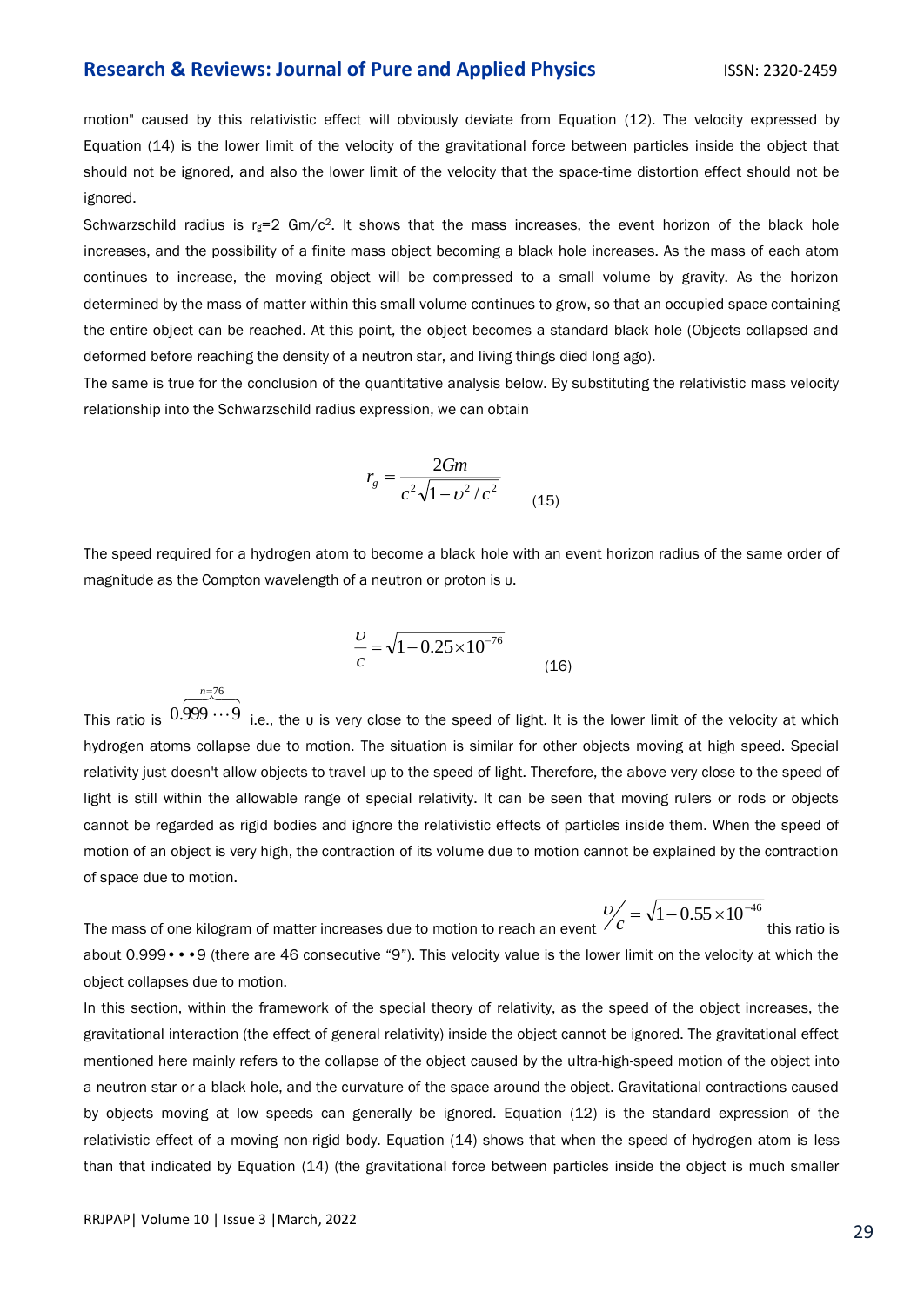than the electromagnetic force), Equation (12) is applicable to atoms, molecules and dense metal substances. "The volume of other substances shrinks due to movement" will deviate from Equation (12). Although the discussion in this section does not give an expression for the shrinkage of an object due to the non-negligible gravitational force between particles inside, it has been clearly pointed out that such shrinkage exists through quantitative and qualitative analysis. It belongs to the general relativity effect induced by the inertial motion. The reason is that the relativistic effect that has the participation of gravity or the consequence of space-time distortion is the general relativistic effect, and it is a nonlinear relativistic effect. Although the initial inducements of the linear relativistic effects and nonlinear relativistic effects discussed in Section 2 are inertial motions, these two contractions are independent of each other, and they have no logical relationship with the Lorentz contraction. From a qualitative point of view, the closer the speed of an object is to the speed of light, the greater the curvature of the space around the particles inside the object, and the object can even shrink to the extreme-turning into a neutron star structure or collapsing into a black hole.

Although both the special theory of relativity and the general theory of relativity use the changes of space-time to describe the effect of force, for describing specific high-speed moving objects with internal composition and structure, the effect produced by the physical mechanism of general relativity and the effect produced by the mechanism of special relativity are contradictory of: The mathematical conclusion that there is no specific mechanism in the special theory of relativity is that the moving ruler (or space) shrinks only in the direction of motion (1D contraction of space or volume. The space before and after shrinking is linear), and the object will not collapse due to motion; the effect of the mechanism of general relativity is that the inner and outer space of the moving ruler is curved (The contraction of the corresponding object due to motion is also inconsistent with the conclusion of special relativity-it is a three-dimensional contraction of space, and can collapse due to hypervelocity motion. At the same time, the linear space becomes a nonlinear space due to high-speed motion). The contraction mechanism revealed in this section shows that, for the consequences of the mass carrier motion, the speed ranges of "the special relativity 'mechanism' taking effect and the general relativity mechanism taking effect" are completely coincident. Taking approximations can stretch its applicability a bit, but not completely. For example, for hydrogen atoms and solid hydrogen to contract due to motion, the velocity interval where the special relativity effect

$$
\left(0.\overbrace{0.999\cdots9}^{n=30},c\right)
$$

and the general relativity effect are applicable together is  $\backslash$  $\int_{\rm (The \ reason \ is \ that, \ as \ far \ as \ the \ speed})$ condition is concerned, as long as the speed is not greater than or equal to the speed of light, the theory of relativity applies). Can two types of relativistic effects acting on the same object be superimposed linearly? The gravitational contraction effect, the Lorentz contraction effect and the pure mass contraction effect cannot be superimposed linearly. In this common applicable range, there is a speed interval in which neither the general relativity effect nor the special relativity effect can be ignored. Another contradiction between special relativity and general relativity is that for an accelerating system, within the framework of general relativity there is one system, while within the framework of special relativity there are multiple systems. No matter how much approximation is taken, this contradiction cannot be eliminated.

#### Influence of van der waals forces

In the case of a ruler made of solid hydrogen, it contracts due to motion, involving changes in the distances between molecules. The van der Waals force between molecules is still an electromagnetic force in nature, and the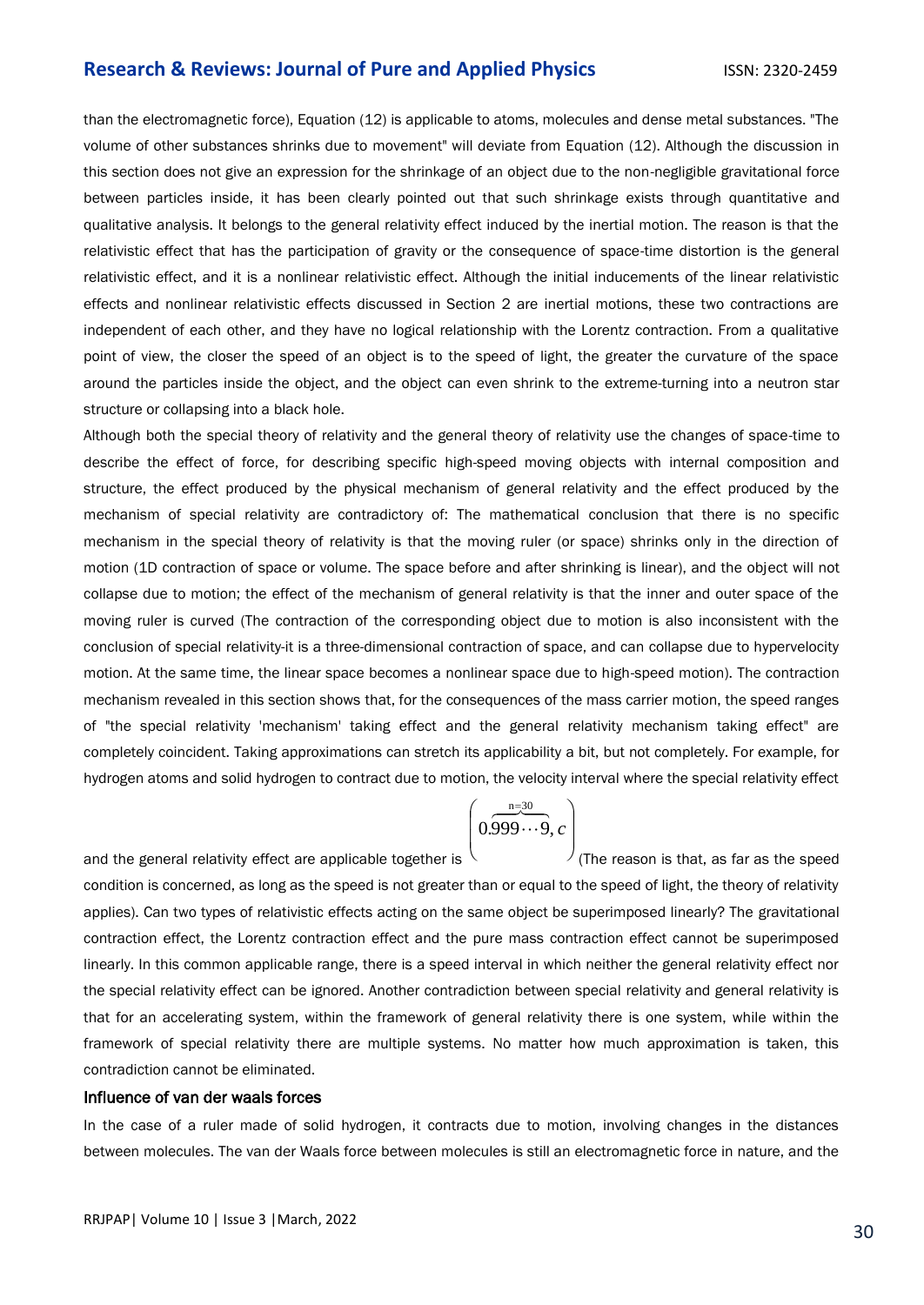bonding electrons are also bound electrons. The mass of the bound valence electrons changes while the charge of the electrons and nuclei remains the same, and the distance between the molecules will be shortened.

#### Reduced vibrational frequency of ions in ionic compounds

For ionic compounds, the mass of the ions at each lattice point within the crystal increases due to motion. In this way, the vibration frequency of the ion is reduced (the reason is that the vibration of the ion is a reciprocating motion, and the state of motion needs to be changed continuously, and the increase in mass makes it more difficult to change the state of motion), and the volume of the ion and the volume of the crystal will decrease accordingly. The volume of the crystal shrinks in all directions. Molecular thermal activity in liquid and gaseous substances also decreases as the molecular mass increases.

#### The entropy of an adiabatic system is reduced by motion

For a closed system, if its volume decreases, its entropy will inevitably increase. On the contrary, its entropy decreases and its volume must decrease. For adiabatic non-solid matter, the mass of its components increases, the mass of particles increases, the thermal motion activity decreases, the degree of disorder of the system decreases, the entropy decreases, and the volume decreases. In short, when the mass of the molecules in the gas or liquid increases due to motion, the thermal motion of the molecules decreases, their entropy decreases, the distance between molecules decreases, and the volume decreases.

Sections 2.5 and 2.6 describe the thermodynamic mechanism of the contraction of matter due to motion. The shrinkage it causes is also three-dimensional volume shrinkage.

To sum up, for objects composed of a large number of molecules or ions to contract due to motion, even though quantitatively there is a difference from Equation (12), qualitatively they all contract in all directions due to motion. The thermodynamic mechanism in the above contraction mechanism is obviously also a physical mechanism for the lifespan extension of the moving organisms. That is, the physical mechanism by which a moving mechanical clock slows down. These factors (physical mechanisms) act simultaneously on a moving object. It's just that for objects of different natures, different factors play different roles

# The difficulty of accelerating infinite space and the difficulty of the contraction center of infinite space contracted due to motion

All four dimensions in the continuum of four-dimensional space can be extended infinitely. Relativity holds that every moving object is associated with its own frame of reference. The space of these frames of reference is infinite. There seems to be no problem with this concept. However, if we study it carefully, we will have the problem of being divorced from reality. For example, when we accelerate a stationary fine needle B in the A system, according to the theory of relativity, B must be extracted from the space in the A system with an infinite space and accelerate with B. In this case, the process of accelerating a stationary object is also the process of infinite space reproduction. Who can guarantee that such spatial reproduction is real? Is there any reason to say that infinite space can reproduce? Recognize that an object is associated with a system of motion, and each system of motion has an infinite space. There are many objects in different motion states in the real space, and there are many different infinite spaces. Since there is only one real cosmic space, those infinite spaces associated with moving objects can only be virtual to satisfy theoretical needs.

On the premise that each moving object has its own infinite space, accelerating the object is to accelerate the infinite space. There are also logical problems in acknowledging that a real cosmic space contains many infinite spaces. There are difficulties in accelerating an infinite system and its infinite space. Axioms and special relativity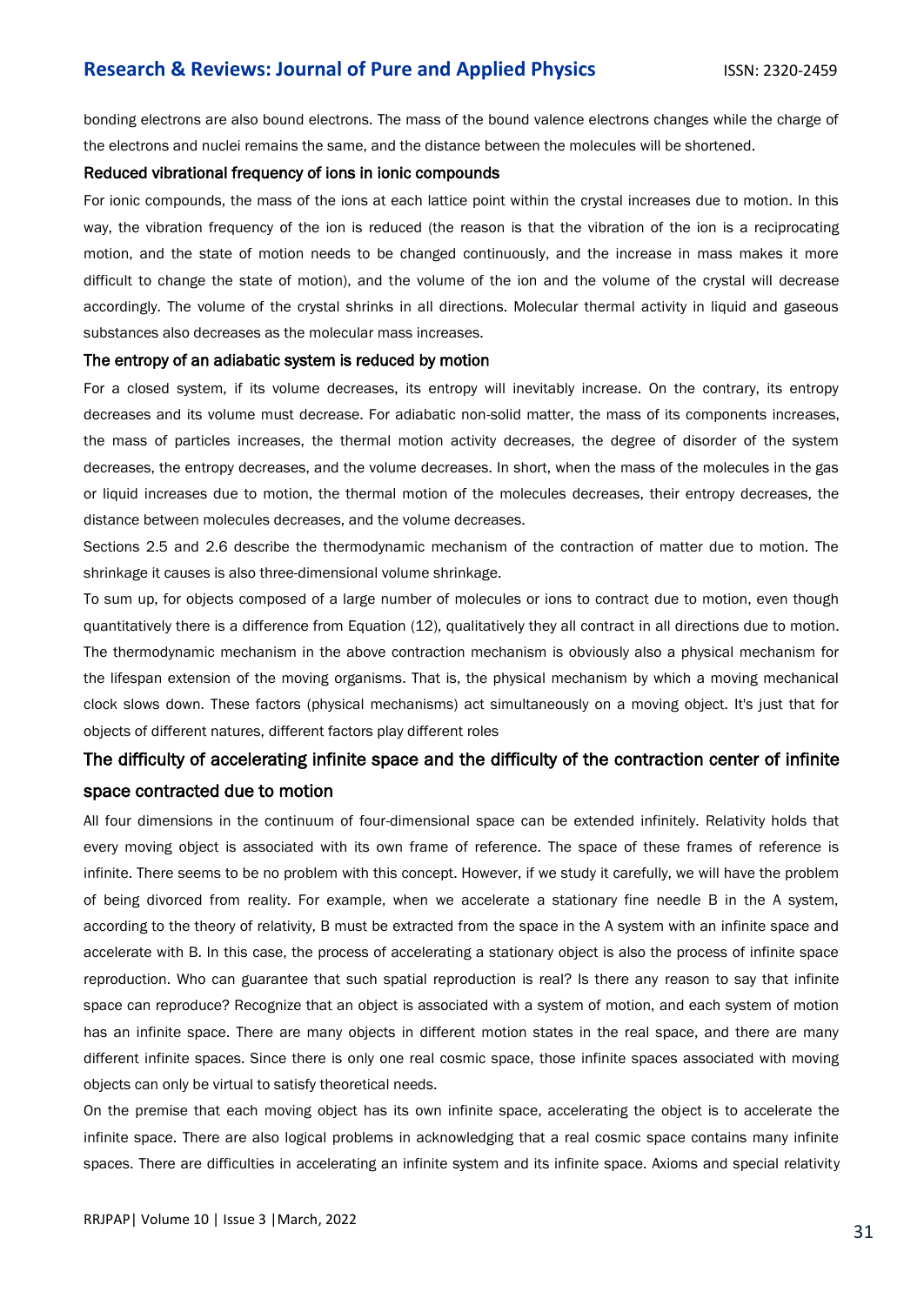tell us that an infinite object cannot be accelerated. Otherwise, we must admit that there is instantaneous action at a distance, or directly admit that the infinite space separated from the static space is a virtual space (denying that space is a real object), or denying the materiality of space. A system equivalent to a gravitational field is a continuously accelerated system. The continuous acceleration of space also has the problem of shrinking centers. Space shrinks continuously due to continuous acceleration. Where is the center of its shrinkage? If the object B in the above example is not at the center of the universe, what reason do we have to say that the shrinking center of space is exactly at the center of B? If the shrinking center of the infinite space is not at the center of B, then the infinite space shrinks a little bit, and B embedded in the space will not know where to go. But the reality is not like that. As a complete theory, the theory of relativity should make clear regulations or explanations to the problems mentioned above. In short, if the movement of space is not real, the contraction of space due to movement is also not real.

#### RESULTS AND DISCUSSION

If the Lorentz contraction coexists with the contraction caused by the contraction factors described in Section 2, then the experimentally measured contraction of the moving rod should be a double contraction in the direction of motion. However, no experiment detected a double contraction of the moving rod. Therefore, only one of these two types of contractions is true (we can only choose to believe one of these two types of contractions). The following discussion will help us make the right choice. The following factors determine our preference for 3D shrinkage effects (including spatiotemporal changes determined by general relativity mechanisms). That is, choosing to believe that "three-dimensional shrinkage" (including the four-dimensional space-time distortion also caused by inertial motion) in the big PK described in the title of this article is the winner.

(1) There are more subjective factors or hypothetical components of contraction without a clear physical mechanism.

As long as the relativistic mass velocity relationship and the theory of neutron stars and black holes are correct, it is true that when observing an object or system moving at a super high speed in a stationary system, the object can collapse due to motion or the space in the system is bent due to motion. Once a moving object collapses (spacetime has undergone non-linear changes), it must not return to the state before the collapse after it stops moving. Especially after the organism has undergone the changes of body collapse, it cannot return to the previous state of biological activity. Objects within the framework of special relativity change due to motion, no undeniable determinants can be found (All that can be found is Einstein's subjective understanding of the Lorentz transformation).

(2) General relativity can replace special relativity, but the reverse is not true.

Special relativity is an approximation of general relativity. However, the reverse is not true.

(3) Formally, the three-dimensional contraction derived from the mechanism of general relativity includes the onedimensional contraction derived from the mathematical reasons of special relativity

For example, the content of Equation (11) includes the content of Equation (3). But the reverse is not true.

The following are supplementary instructions.

The equivalence of different inertial frames and the Lorentz contraction characteristics under Lorentz transformation also require that when the inertial frame is in inertial motion and observing in the system, all kinds of things in the system will not change substantially, especially the creatures in the system cannot feel abnormal. The special theory of relativity does not allow the phenomenon of "objects collapse due to inertial motion". General relativity allows such nonlinear changes in space, which is a negation of the view of special relativity. If the mutual

RRJPAP| Volume 10 | Issue 3 |March, 2022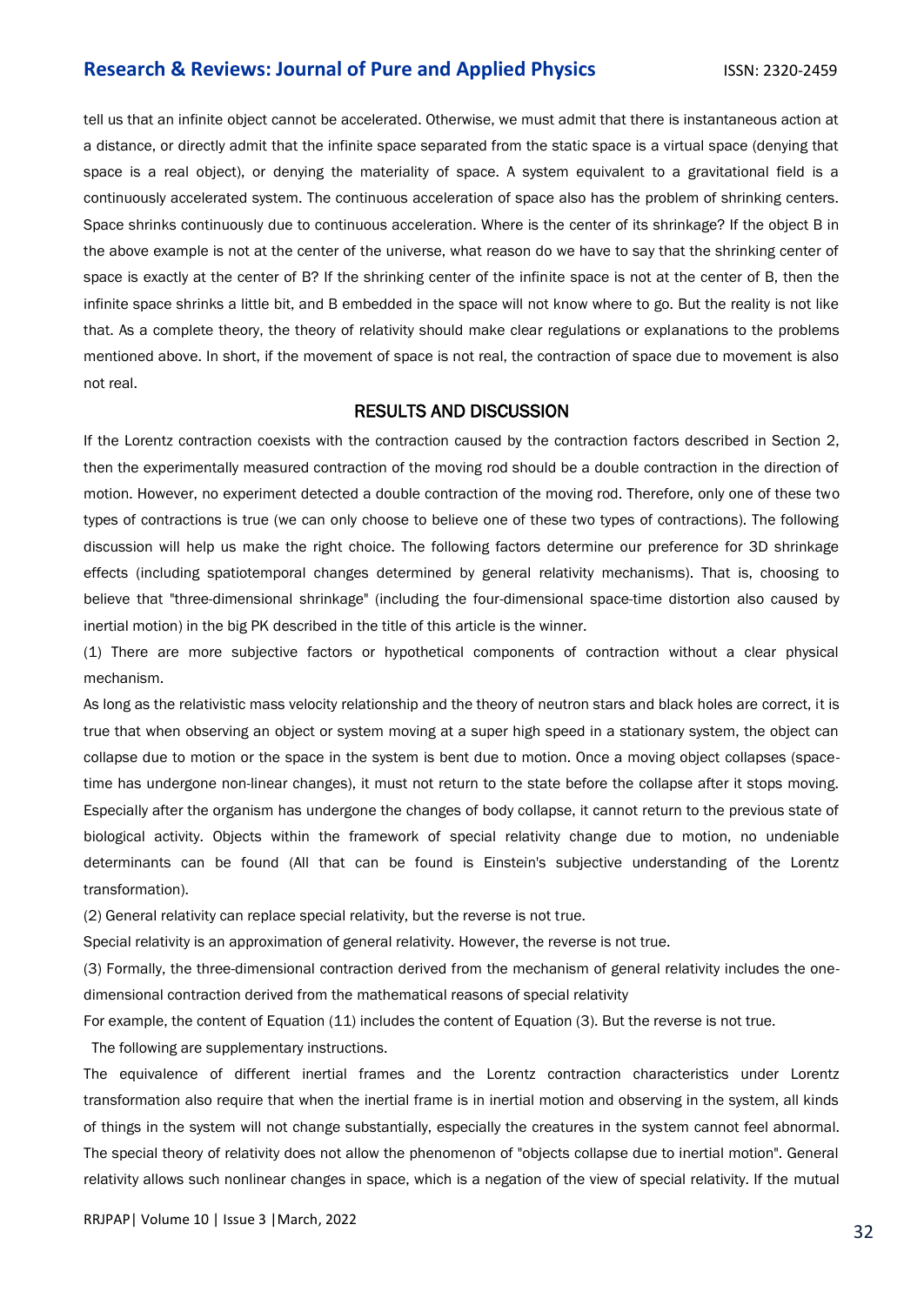observation is that the observed mass system collapses due to motion, it will definitely cause the material system of the entire universe to truly collapse after an object reaches very close to the speed of light, and this consequence is impossible. Therefore, the conclusion that "the mutual observation is the contraction of the ruler and the increase of the mass in the observed system" cannot be established. The Lorentz transformation cannot be used as a mathematical tool to describe the real space-time without ignoring the effect that space-time is distorted by motion and even objects are collapsed by motion. It is revealed here that it is the "logical cycle of mutual collapse of super-high-speed relative moving objects" caused by the principle of relativity in the special sense. Hubble's law states that the farther away the galaxy is, the higher its velocity relative to us. The same is true when looking at the center of the universe (or the center of total galaxies). The fact that the expansion of the universe is accelerating can also weight this conclusion. The fact that the expansion of the universe is accelerating can also weight this conclusion.

Lorentz contraction (one-dimensional contraction) has no specific physical mechanism. It is caused by mathematics. The contraction discussed in Section 2 of this paper is contraction with clear physical mechanisms, and these mechanisms are obtained according to the basic principles of relativity (to deny the contraction mechanism and its application effect derived in this paper is to deny the theory of relativity). The second section reveals that the Lorentz contraction in the context of special relativity is a virtual contraction of space. Section 3 reveals that the motion of space is virtual motion of virtual space.

The moving ruler or rod used for the experiment is a real entity with internal composition and structure (usually alloys). Therefore, the experimentally measured contractions that "must be explained by the contraction of the length of the rod due to motion" should all be the contractions described by Equation (11) or (12). The Lorentz contraction described by Equation (3) can at most be the result of the induction and abstraction of the contraction caused by the contraction mechanism introduced in Section 2. However, contractions "caused by the contraction mechanism described in Section 2" are omnidirectional contractions, whereas Lorentz contractions are contractions in a single direction of extension. It can be seen that the Lorentz contraction described by Equation (3) is not the result of induction and abstraction of the contraction caused by the contraction mechanism in Section 2. The Michelson-Morley experimental phenomenon should be explained by the constant speed of light.

There is only one real universe. However, the special theory of relativity believes that each inertial motion object corresponds to a motion system, and the space of each motion system is an infinite space. If there is no difference between the real space and the space determined by the special theory of relativity, then it is very difficult for many infinite spaces to interlace with each other (not only the number of contradictions). It can be seen that there should be a difference between the real cosmic space and the theoretical space associated with objects moving in a straight line at a uniform speed. Since there is only one real cosmic space, other spaces can only be theoretical spaces (i.e., virtual spaces). The space that can be accelerated and can be contracted by motion is also the theoretical virtual space (this conclusion can solve the contradiction disclosed in Section 3). As mentioned above, "theoretically, the selected motion system can move together with its own space, and such space shrinks due to motion (not the contraction of physical mechanism)" is not a conclusion that can stand various tests. The connection between the four-dimensional space-time continuum and real space-time is in doubt.

"Mutual observation is the contraction of the ruler in the observed system", there will be logical contradictions. There is also a logical contradiction in "mutual observation is the slowing of the clock in the observed system". This is determined by the lack of authenticity of space-time in Lorentz transformation (and explanation of "relativity principle of Lorentz transformation"). The two-way round the world navigation experiment of atomic clock confirms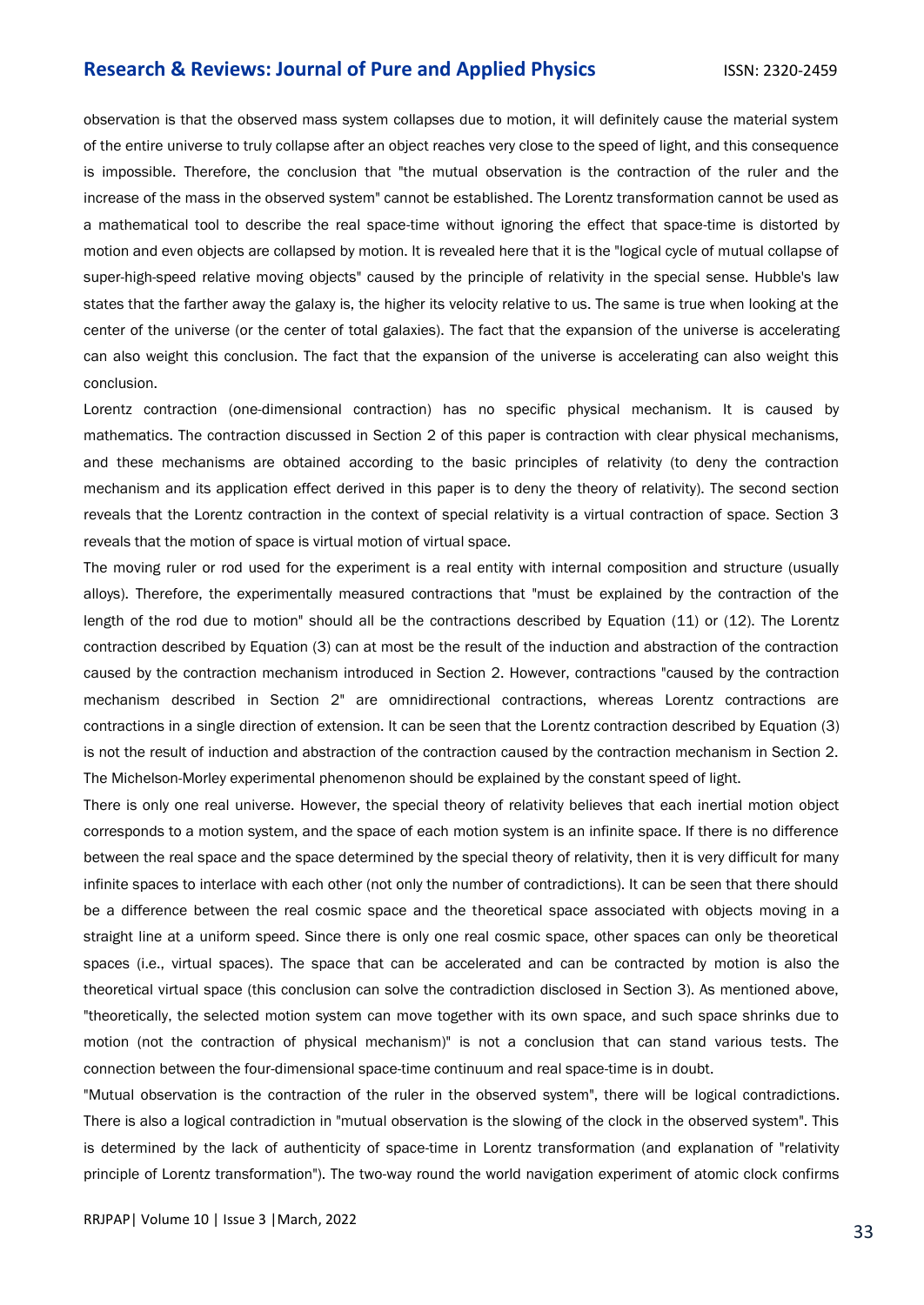that the moving clock slows down, but it cannot be used as the experimental evidence that "if the two systems of relative motion observe each other, the conclusion is that the observed clock slows down ". On the contrary, the experimental results are only beneficial to the conclusion that the slowing down of the moving clock is unidirectional. Because the pilot on the plane cannot observe that the clock on the ground is slower than the clock on the plane. We can also find cases that corroborate with the relativity problem of relativistic space contraction. Suppose pair of twin brothers is born at the same time when inertial frames D and E meet, and fall on D and E respectively. The brothers have been playing video calls while D and E are moving away from each other. Under the premise of deducting the propagation time of electromagnetic waves, the brothers found out who ages faster through video? Special relativity cannot answer this question. This shows that there is an insurmountable contradiction in the relativity of the clock being slowed down by motion, and the mathematical results of the time transformation of the Lorentz transformation will appear logically contradictory (i.e., inconsistent with reality) in some cases.

As long as the relativity of time delaying due to motion is contradictory, there must be a problem with the relativity of space shrinking due to motion.

The time and space in the system are not relative due to the movement of the system. Lorentz contraction in a single direction of extension does not match the fact that the volume is contracted in all directions by motion. This shows that the Lorentz transform is just a mathematical tool. The status of the theoretical criterion "covariant under Lorentz transformation" has been challenged. Of course, this does not affect the Lorentz transformation and Minkowski geometry is a very good mathematical tool. Is it to restore part of Lorentz's interpretation of the Lorentz transformation? It is worth discussing.

To treat a moving object as an in deformable rigid body without internal composition and structure is to ignore the relativistic effects of the particles (especially atoms, molecules and electrons) that make up the object and the motion effects of the object. No one has explained the reasons for this choice (treatment). If Equation (7) is reliable, it can show that even in a stationary hydrogen atom (the smallest atom), the speed of the electrons in it is already very high, and the quantitative value of the relativistic effect has reached 0.3/10,000 at rest. The strengths of the relativistic effects of the 1s electrons of other atoms are all larger than this number and should not be ignored. The relativistic effect of the smallest atom at rest has already reached such a degree that it is even more inappropriate to ignore the relativistic effect of the atoms moving at high speed and the larger atoms. Equation (7) also indicates that element 137 and its subsequent elements cannot exist stably (the speed of 1s electrons is very close to the speed of light, and the atoms will collapse). Obviously, special relativity treats moving objects as rigid bodies. This choice is at least imprecise.

#### **CONCLUSION**

This paper adds a lot of new knowledge to the human knowledge base, which can change part of the human view of nature. First, the volume of real objects shrinks in all directions due to motion, with well-defined physical mechanisms. The relativistic effects of particles (especially molecules, atoms, and electrons) that make up objects should not be completely ignored (when discussing the spatiotemporal variation of the kinematic system). Different objects or the same object move at different speeds, and the laws of their volume shrinking due to movement are not completely consistent. The Lorentz contraction expression in the context of relativity cannot correctly describe the contraction of an object that does not ignore its internal composition and structure due to motion. Second, when a real object moves, the mass of its various parts increases according to the mass-velocity relationship, which will produce a general relativity effect that cannot be ignored—the space bending of the ultra-high-speed moving

RRJPAP| Volume 10 | Issue 3 |March, 2022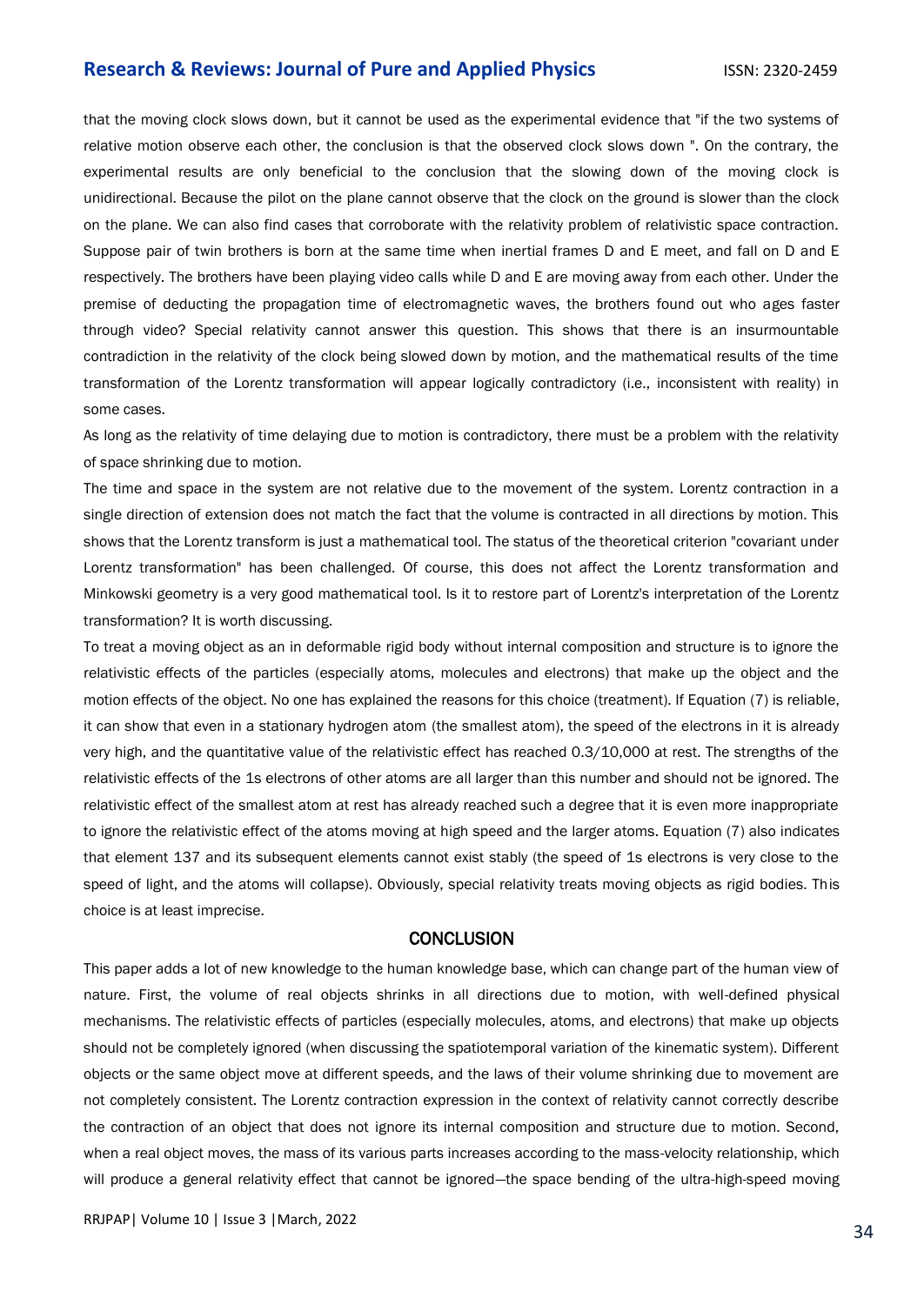system (and even the collapse of the object). Third, there is only one real cosmic space, so the space that can move and can be accelerated associated with many moving objects (this is also the space in the Lorentz transformation chosen by the special theory of relativity) can only be a theoretical space or Mathematical space (also called virtual space). It is difficult to speed up infinite space. "In the only real cosmic space, there are many infinite spaces with multiple interlaced motions" has a logical problem. Fourth, the above conclusion that "there is only one real cosmic space" shows that the applicable scope of the principle of relativity is limited. The collapse of an object due to motion cannot be relative. The contraction of an object due to motion cannot be relative.

Equation (11) is theoretical, and it is necessary to design appropriate experiments to verify "whether the moving object shrinks in all directions".

As long as the moving object is not regarded as a rigid body and the Lorentz contraction is considered, there are three kinds of contractions of space-time (or objects) in the moving system: the moving object shrinks in the direction of motion; Space-time in hyper-velocity systems bends and objects can collapse. We must choose between these three relativistic effects (and or discuss the conditions under which they arise).

The discussion of this paper is disadvantageous to the well-known "relativity of rod contraction due to motion". We need to search for more evidence in order to reach a final conclusion.

No matter what kind of theory, as long as there is a logical contradiction, it shows that it is imperfect. It's time for a change in treating relativity as the sacred bible, thereby not allowing the inadequacies of relativity to be talked about in influential places.

For the big PK mentioned in the title of this article, if everyone finally agrees that the three-dimensional shrinkage side wins, we have to consider abandoning the principle of relativity and reducing the scope of application of the space-time theory. So there is a lot of work waiting for us to do.

#### Competing interests

Author has declared that no competing interests exist.

#### **REFERENCES**

- 1. Weidner RT, et al. Elementary Modern Physics. 3d ed, Allyn and Bacon Inc: Boston. 1980.
- 2. Smarandache F, et al. [Unsolved Problems in Special and General Relativity.](https://www.google.co.in/books/edition/Unsolved_Problems_in_Special_and_General/qk_dBAAAQBAJ?hl=en&gbpv=0) Educational Publishing: Columbus, Ohio. 2013.
- 3. Runsheng Tu. Experiments Supportive of Relativity Theory Contain Data That Does Not Support the Theory. Infinite Energy. 21; 2015: 35-43.
- 4. Runsheng Tu. Relativity Principle Brings About Trouble for Electrodynamics. Infinite Energy. 17; 2012: 35-43.
- 5. Shaozhi Xu. Absoluteness and Relativity of Motion, Invention and Innovation. 10; 2002:30-31.
- 6. Davies P, et al. [Cosmology Black Holes Constrain Varying Constants.](https://www.nature.com/articles/418602a) Nature. 418; 2002: 602-603.
- 7. Rose W G V. An Introduction to the Theory of Relativity. Butterworths: London. 1971.
- 8. Bluhm R. [Breaking Lorentz Symmetry.](https://iopscience.iop.org/article/10.1088/2058-7058/17/3/33/meta) Physiscs World. 17; 2004: 41-46.
- 9. Kostelecky A. [The Search for Relativity Violations.](https://www.jstor.org/stable/26060688) SciAm. 291; 2004: 92-101.
- 10. Magueijo J. [Faster Than the Speed of Light. Perseus Publishing:](https://www.google.co.in/books/edition/Faster_Than_The_Speed_Of_Light/pl9x_y0mXNcC?hl=en&gbpv=0) New York. 2003.
- 11. Dingle H. [The Case against Special Relativity.](https://www.nature.com/articles/216119a0) Nature. 216; 1967: 119-122.
- 12. Dingle H. Science at the Crossroads. M. Bryan & O'Keefe: London. 1972.
- 13. Essen L. [Is the Special Theory Right or Wrong? The Error in the Special Theory of Relativity.](https://www.nature.com/articles/217019a0) Nature. 217; 1969:19.

RRJPAP| Volume 10 | Issue 3 |March, 2022